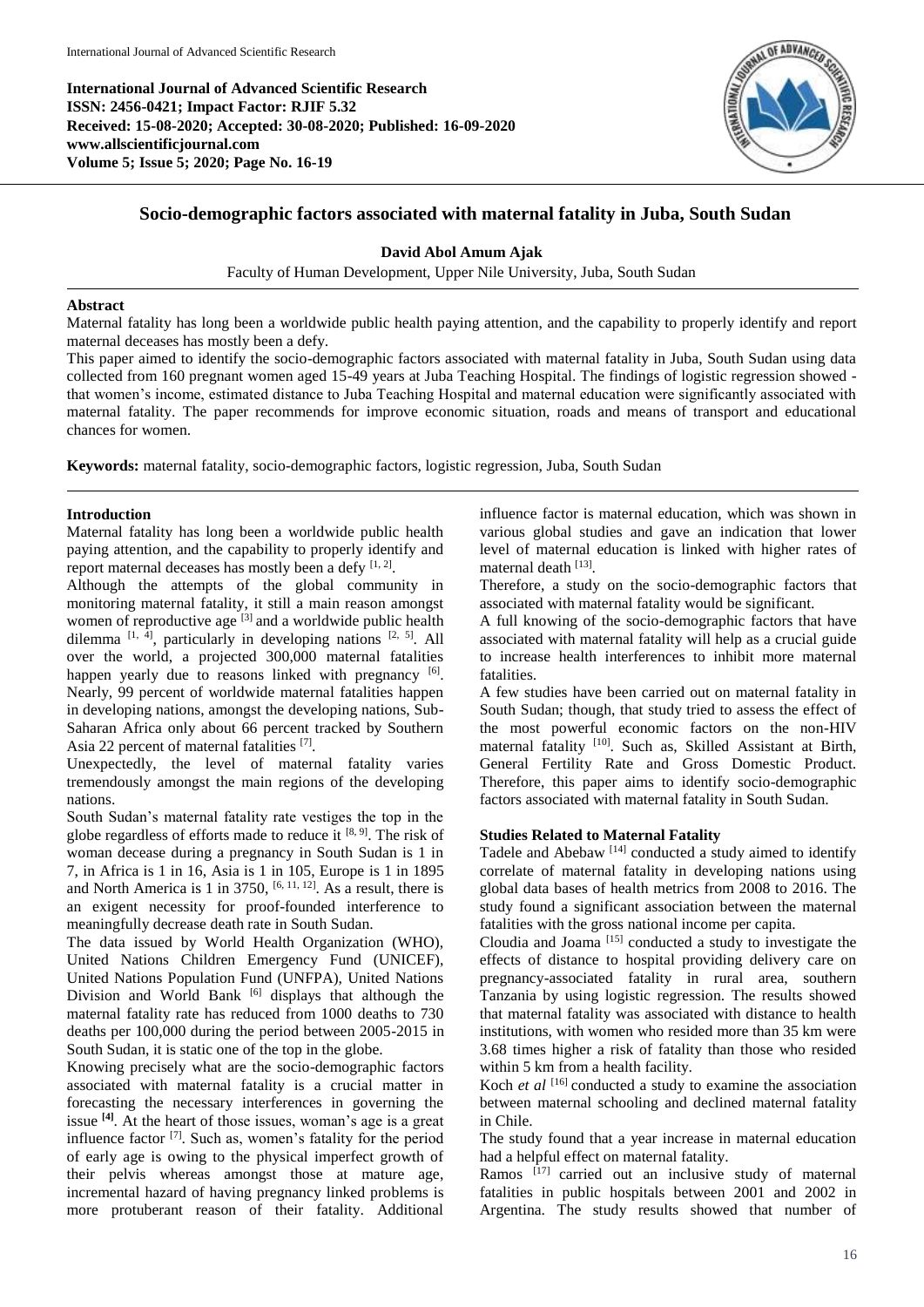maternal fatalities was higher amongst women who delivered at a young age and amongst those who delivered after the age of 35 years. Also the study showed that mothers aged 20 to 29 years were 56 percent more probable to experience maternal fatality contrasted to mothers aged below 20 years. Conversely, mothers aged 30 to 39 years were 154 percent more predisposed to maternal fatality in contrast to mothers aged below 20 years.

# **Materials and Methods**

A cross-sectional study was conducted at Juba Teaching Hospital, 2019. It is a largest hospital and most prepared one in the country. This hospital take delivery of the pregnant women and childbirth from the other counties that present with high danger pregnancies. One hundred and sixty (160) pregnant women were employed for the study.

A organized form was used to gather data from the participants on socio-demographic characteristics such as woman' age at marriage (below 20 years, 20-34 years, 35 years or above); marital status (married, unmarried); woman's highest education level (no formal education, basic education, secondary education or above); area of residence (rural, urban); income (have source of income, no source of income); estimated distance from home to health facility  $($ <10 km, >10 km). Cross-tabulations was used to

estimate maternal fatality proportion and logistic regression model to identify socio-economic factors associated with maternal fatality, estimated odds ratio at 95% confidence intervals.

#### **Results**

Table 1 shows that the higher proportion of fatality 10.9% were amongst women in urban area; while the lower 10.2% were amongst women in rural area. Also, the higher proportion of fatality 15.8% and 12% were amongst women aged 35 or above and below 20 years, respectively, while the lower 6.9% were amongst women aged 20-34 years. In addition, the higher proportion of fatality 11.1% were amongst women who have unmarried, whereas 10.5% were amongst women who have married. Likewise, the higher proportion of fatality 15.5% were amongst women who have no source of income, while the lower 3.2% were amongst women who have source of income. Besides, the higher proportion of fatality 14.7% were amongst women who live in distance  $>10$  km, while the lower 7.6% were amongst women who live in distance <10 km. Furthermore, the higher proportion of fatality 17.7% were amongst women with no formal education, whilst the lower 2.6% and 4.8% were amongst women with secondary education or above and basic education level, respectively.

**Table 1:** Differentials of Maternal Fatality Proportion By Socio-demographic Factors

|                                              |     | <b>Maternal Fatality</b> |             |  |  |  |  |  |
|----------------------------------------------|-----|--------------------------|-------------|--|--|--|--|--|
| <b>Variables</b>                             | N   | Alive                    | <b>Dead</b> |  |  |  |  |  |
| Place of residence                           |     |                          |             |  |  |  |  |  |
| Urban                                        | 101 | 90 (89.1)                | 11(10.9)    |  |  |  |  |  |
| Rural                                        | 59  | 53 (89.8)                | 6(10.2)     |  |  |  |  |  |
| Maternal age                                 |     |                          |             |  |  |  |  |  |
| Below 20                                     | 50  | 44 (88.0)                | 6(12.0)     |  |  |  |  |  |
| 20-34                                        | 72  | 67(93.1)                 | 5(6.9)      |  |  |  |  |  |
| 35 or above                                  | 38  | 32 (84.2)                | 6(15.8)     |  |  |  |  |  |
| Marital status                               |     |                          |             |  |  |  |  |  |
| Unmarried                                    | 36  | 32 (88.9)                | 4(11.1)     |  |  |  |  |  |
| Married                                      | 124 | 111 (89.5)               | 13(10.5)    |  |  |  |  |  |
| Women's income                               |     |                          |             |  |  |  |  |  |
| Have source of income                        | 63  | 61 (96.8)                | 2(3.2)      |  |  |  |  |  |
| No source of income                          | 97  | 82 (84.5)                | 15(15.5)    |  |  |  |  |  |
| Estimated distance to Juba Teaching Hospital |     |                          |             |  |  |  |  |  |
| $< 10$ km                                    | 92  | 85 (92.4)                | 7(7.6)      |  |  |  |  |  |
| $>10$ km                                     | 68  | 58 (85.3)                | 10(14.7)    |  |  |  |  |  |
| Maternal education                           |     |                          |             |  |  |  |  |  |
| No formal education                          | 79  | 65 (82.3)                | 14 (17.7)   |  |  |  |  |  |
| Primary education                            | 42  | 40 (95.2)                | 2(4.8)      |  |  |  |  |  |
| Secondary education or above                 | 39  | 38 (97.4)                | 1(2.6)      |  |  |  |  |  |

## **Results of Logistic Regression for Socio-demographic Factors Associated with Maternal Fatality**

Table 2 shows that place of residence was found to be insignificantly associated with maternal fatality. Women who resided in urban areas were 1.573 times more probable to die than those women who resided in rural areas in reference category. Also, maternal age was found to be insignificantly associated with maternal fatality. Women aged 35 years or above were 1.495 times more probable to die when compared with women aged below 20 years in reference category. However, those women aged 20-34 were 0.411 times less probable to die than women aged 35 years or above.

In addition, marital status found to be insignificantly associated with maternal fatality. Women who were married

were 0.667 times less probable to die compared to women who were unmarried in reference category. Besides, women's income was found to be significantly associated with maternal fatality. Women who have source of income were 0.184 times less probable to die compared to women who have no source of income in reference category. Moreover, estimated distance to Juba Teaching Hospital was found to be significantly associated with maternal fatality.

Women who resided in distance >10 km were 3.689 times more probable to die when compared with women who resided in distance <10 km in reference category.

Furthermore, maternal education was found to be significantly associated with maternal fatality. Women with secondary education level or above were about 0.097 times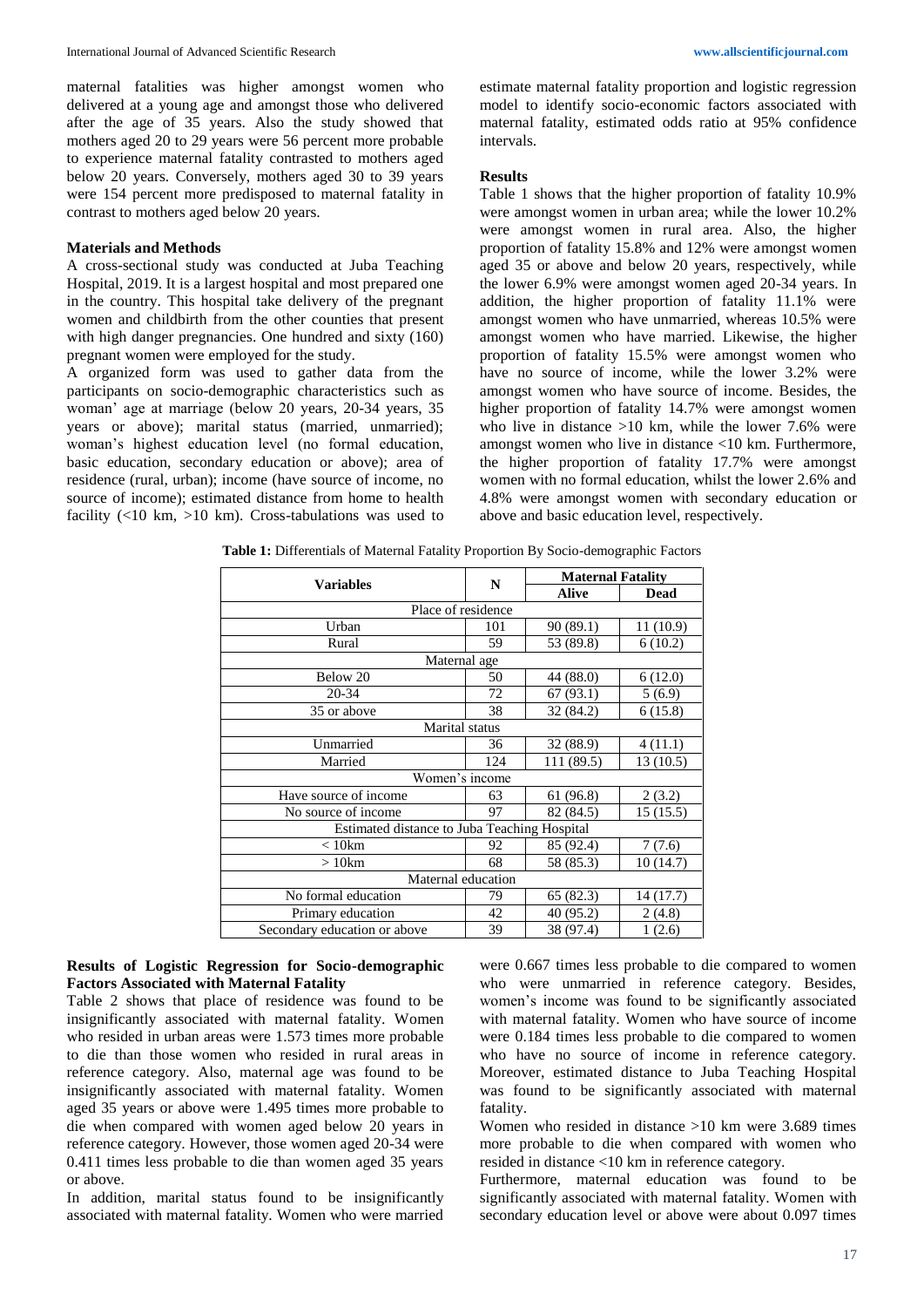less probable to die compared to those women with no formal education in reference category. Similarly, women with basic education level were 0.183 times less probable to die compared to those women with no formal education in reference category.

| <b>Table 2:</b> Results of Logistic Regression for Factors Associated with Maternal Fatality |  |
|----------------------------------------------------------------------------------------------|--|
|----------------------------------------------------------------------------------------------|--|

| <b>Variables</b>                        | B        | Sig.  | <b>OR</b> | 95% CI |              |  |  |
|-----------------------------------------|----------|-------|-----------|--------|--------------|--|--|
|                                         |          |       |           | Lower  | <b>Upper</b> |  |  |
| Place of residence $(RC = Rural)$       |          |       |           |        |              |  |  |
| Urban                                   | 0.453    | 0.492 | 1.573     | 0.432  | 5.729        |  |  |
| Maternal age ( $RC =$ below 20)         |          |       |           |        |              |  |  |
| $20 - 34$                               | $-0.888$ | 0.221 | 0.411     | 0.099  | 1.704        |  |  |
| 35 or above                             | 0.402    | 0.582 | 1.495     | 0.357  | 6.252        |  |  |
| Marital status ( $RC = Ummarried$ )     |          |       |           |        |              |  |  |
| Married                                 | $-0.406$ | 0.575 | 0.667     | 0.161  | 2.753        |  |  |
| Women's income (RC=No income)           |          |       |           |        |              |  |  |
| Have source of income                   | $-1.692$ | 0.043 | 0.184     | 0.036  | 0.948        |  |  |
| Estimated distance to Juba              |          |       |           |        |              |  |  |
| Teaching Hospital ( $RC = < 10$ km)     |          |       |           |        |              |  |  |
| $>10$ km                                | 1.305    | 0.043 | 3.689     | 1.042  | 13.061       |  |  |
| Education ( $RC = No$ formal education) |          |       |           |        |              |  |  |
| Basic education                         | $-1.700$ | 0.045 | 0.183     | 0.035  | 0.963        |  |  |
| Secondary education                     | $-2.338$ | 0.038 | 0.097     | 0.011  | 0.877        |  |  |

## **Findings and Discussion**

This study found that women's income, estimated distance to Juba Teaching Hospital and maternal education were significantly associated with maternal fatality. Women who have source of income were more probable to die compared to women who have no source of income. This finding is consistent with previous study by Girum and Wasie [14] conducted in developing nations.

Also, women who resided in distance >10 km have more chances to die than women who resided in distance <10 km. This finding is concurring with previous study conducted by Cloudia and Joama [15]

in southern Tanzania who found that maternal fatality was associated with distance to hospitals, with women who resided more than 35 km were more likely die than women who resided within 5 km from a health facility.

In addition, women with basic and secondary school level or above have a lower chances to die than women with no formal education. This finding is in line with earlier study by Koch *et al*. [16] in Chile who found that a year increase in maternal education had a helpful impact on maternal death. This finding underlined the significance of women's education for enhancement in maternal fatality.

#### **Conclusion**

The study aimed to identify socio-demographic factors associated with maternal fatality in South Sudan. Sociodemographic factors that associated with maternal fatality in Juba were women's income, estimated distance to health facilities and maternal education. Women who have source of income were less probable to die compared to women who have no source of income. Also, women who resided in distance >10 km were more probable to die than women who resided in distance <10 km. Moreover, women with secondary education level or above were less probable to die than those women with no formal education. Similarly, women with basic education level were less probable to die compared to those women with no formal education.

# **Recommendations**

Founded on the findings, this study recommends that a lot of attempts needs to be prepared by the government to improve economic situation of the people particularly women, also improve roads and means of transport, the level of education of women and establish health facilities in remote areas to reduce maternal fatality.

### **References**

- 1. Alvarez JL, Gil R, and Hernandez V, Gil A: Factors Associated with Maternal Mortality in Sub-Saharan Africa: an ecological study. BMC Public Health, 2009; (9):462.
- 2. Shen C, Williamson JB. Maternal Mortality, women's status, and economic dependency in less developed countries: a cross-national analysis. Soc Sci Med. 1999; 49(2):197-214.
- 3. Asamoah BO, Moussa KM, Stafstrom M, Musinguzi G. Distribution of causes of maternal mortality among different socio-demographic groups in Ghana; a descriptive study. BMC Public Health, 2011, (11):159.
- 4. Karlsen S, Say L, Souza JP, Hogue CJ, Calles DL, *et al*. The relationship between maternal education and mortality among women giving birth in health care institutions: analysis of the cross sectional WHO Global Survey on Maternal and Perinatal Health. BMC Public Health, 2011, (11):606.
- 5. Hill K, Thomas K, AbouZahr C, Walker N, Say L, *et al*. Estimates of maternal mortality worldwide between 1990 and 2005: an assessment of available data. The Lancet. 2007; 370 (9595):1311-1319.
- 6. Trends in Maternal Mortality: 1990-2015: estimates by WHO, UNICEF, UNFPA, World Bank Group and the United Nations Division
- 7. WHO**,** UNICEF, UNFPA, the World Bank, 2010.
- 8. National Bureau of Statistics: Sudan Household Health Survey, 2010.